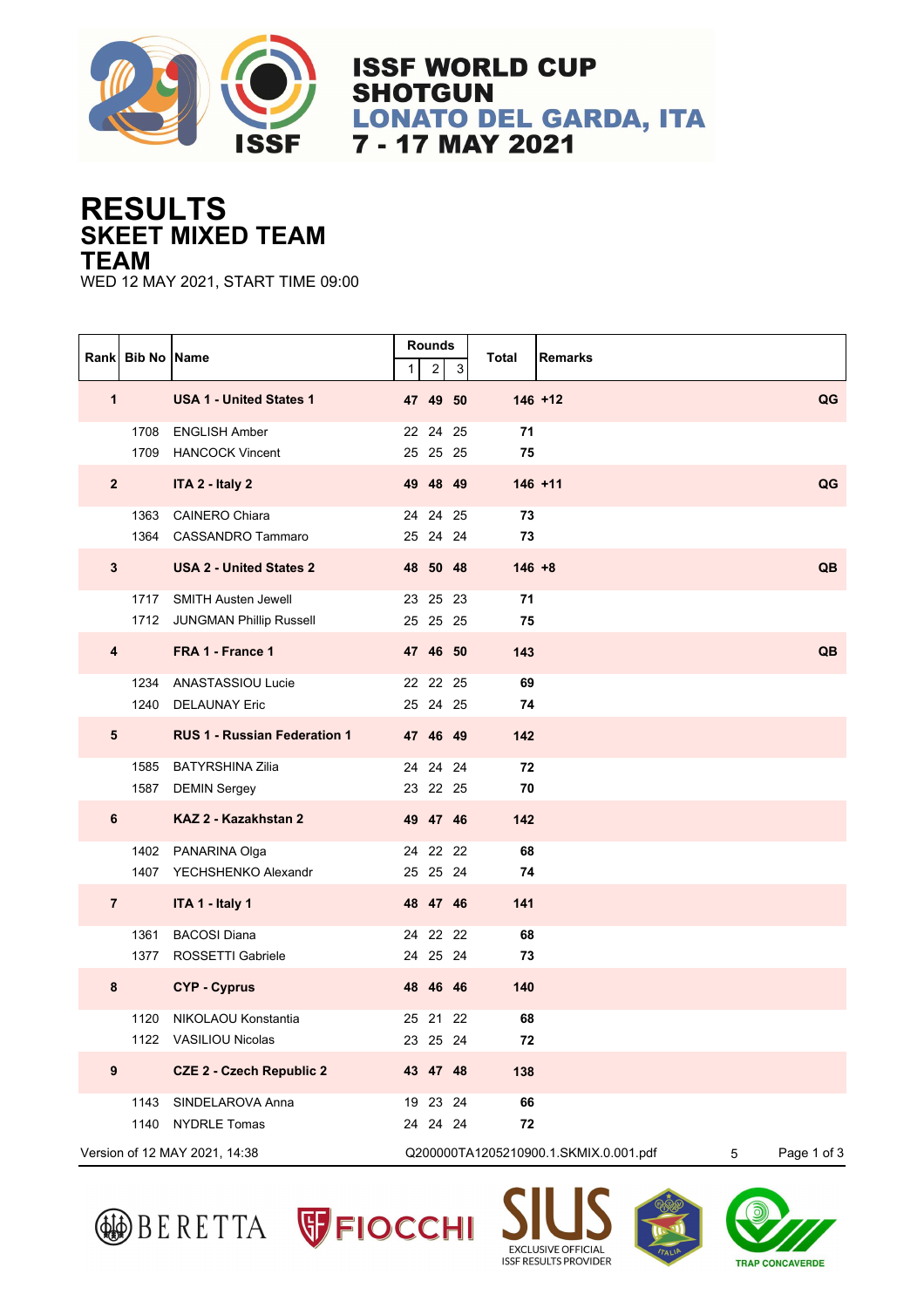|                 | Rank Bib No Name |                                               | 1 | <b>Rounds</b><br>$\overline{c}$ | 3 | Total     | Remarks |
|-----------------|------------------|-----------------------------------------------|---|---------------------------------|---|-----------|---------|
| 10              |                  | KAZ 1 - Kazakhstan 1                          |   | 45 46 47                        |   | 138       |         |
|                 |                  | 1401 ORYNBAY Assem                            |   | 21 23 25                        |   | 69        |         |
| 11              |                  | 1404 POCHIVALOV David<br><b>UKR</b> - Ukraine |   | 24 23 22<br>47 45 46            |   | 69<br>138 |         |
|                 |                  |                                               |   |                                 |   | 70        |         |
|                 |                  | 1695 MALOVICHKO Iryna<br>1696 MILCHEV Mikola  |   | 24 22 24<br>23 23 22            |   | 68        |         |
| 12 <sub>2</sub> |                  | <b>CZE 1 - Czech Republic 1</b>               |   | 47 46 45                        |   | 138       |         |
|                 |                  | 1147 SUMOVA Barbora                           |   | 23 22 24                        |   | 69        |         |
|                 |                  | 1148 TOMECEK Jakub                            |   | 24 24 21                        |   | 69        |         |
| 13              |                  | <b>ROU - Romania</b>                          |   | 48 45 45                        |   | 138       |         |
|                 |                  | 1575 MIKLOS Roxana-Sofia                      |   | 23 22 21                        |   | 66        |         |
|                 |                  | 1574 GHETU Vlad-Mihail                        |   | 25 23 24                        |   | 72        |         |
| 14              |                  | <b>RUS 2 - Russian Federation 2</b>           |   | 47 48 42                        |   | 137       |         |
|                 |                  | 1588 FAZYLZYANOVA Alina                       |   | 22 24 22                        |   | 68        |         |
|                 |                  | 1607 ZEMLIN Alexander                         |   | 25 24 20                        |   | 69        |         |
| 15              |                  | AZE - Azerbaijan                              |   | 45 48 43                        |   | 136       |         |
|                 |                  | 1026 JAFAROVA Nurlana                         |   | 22 24 19<br>23 24 24            |   | 65<br>71  |         |
|                 |                  | 1025 JAFAROV Emin                             |   |                                 |   |           |         |
| 16              |                  | FRA 2 - France 2                              |   | 43 44 48                        |   | 135       |         |
|                 |                  | 1235 BATTAULT Noemie<br>1244 PETIT Emmanuel   |   | 21 20 24<br>22 24 24            |   | 65<br>70  |         |
| 17 <sub>2</sub> |                  | FIN - Finland                                 |   | 45 45 45                        |   | 135       |         |
|                 |                  | 1217 HEINONEN Marjut                          |   | 21 20 23                        |   | 64        |         |
|                 | 1223             | <b>LAITINEN Timo</b>                          |   | 24  25  22                      |   | 71        |         |
| 18              |                  | <b>HUN - Hungary</b>                          |   | 45 47 43                        |   | 135       |         |
|                 |                  | 1315 PONGRATZ Bianka                          |   | 23 23 20                        |   | 66        |         |
|                 |                  | 1316 SOMOGYI Arpad                            |   | 22 24 23                        |   | 69        |         |
| 19              |                  | <b>POL - Poland</b>                           |   | 46 44 43                        |   | 133       |         |
|                 | 1528             | JARMOLINSKA Aleksandra                        |   | 22 20 21                        |   | 63        |         |
|                 | 1526             | BAKSALARY Kacper Jerzy                        |   | 24  24  22                      |   | 70        |         |
| 20              |                  | ISL 1 - Iceland 1                             |   | 37 45 46                        |   | 128       |         |
|                 | 1346             | JOHANNSDOTTIR Helga<br>1348 SVAVARSSON Hakon  |   | 17 21 21<br>20 24 25            |   | 59<br>69  |         |
| 21              |                  | <b>LAT - Latvia</b>                           |   | 41 43 44                        |   | 128       |         |
|                 | 1431             | VAVERE Anda Lita                              |   | 17 21 21                        |   | 59        |         |
|                 |                  | 1430 UPELNIEKS Dainis                         |   | 24 22 23                        |   | 69        |         |

Version of 12 MAY 2021, 14:38 Q200000TA1205210900.1.SKMIX.0.001.pdf 5 Page 2 of 3